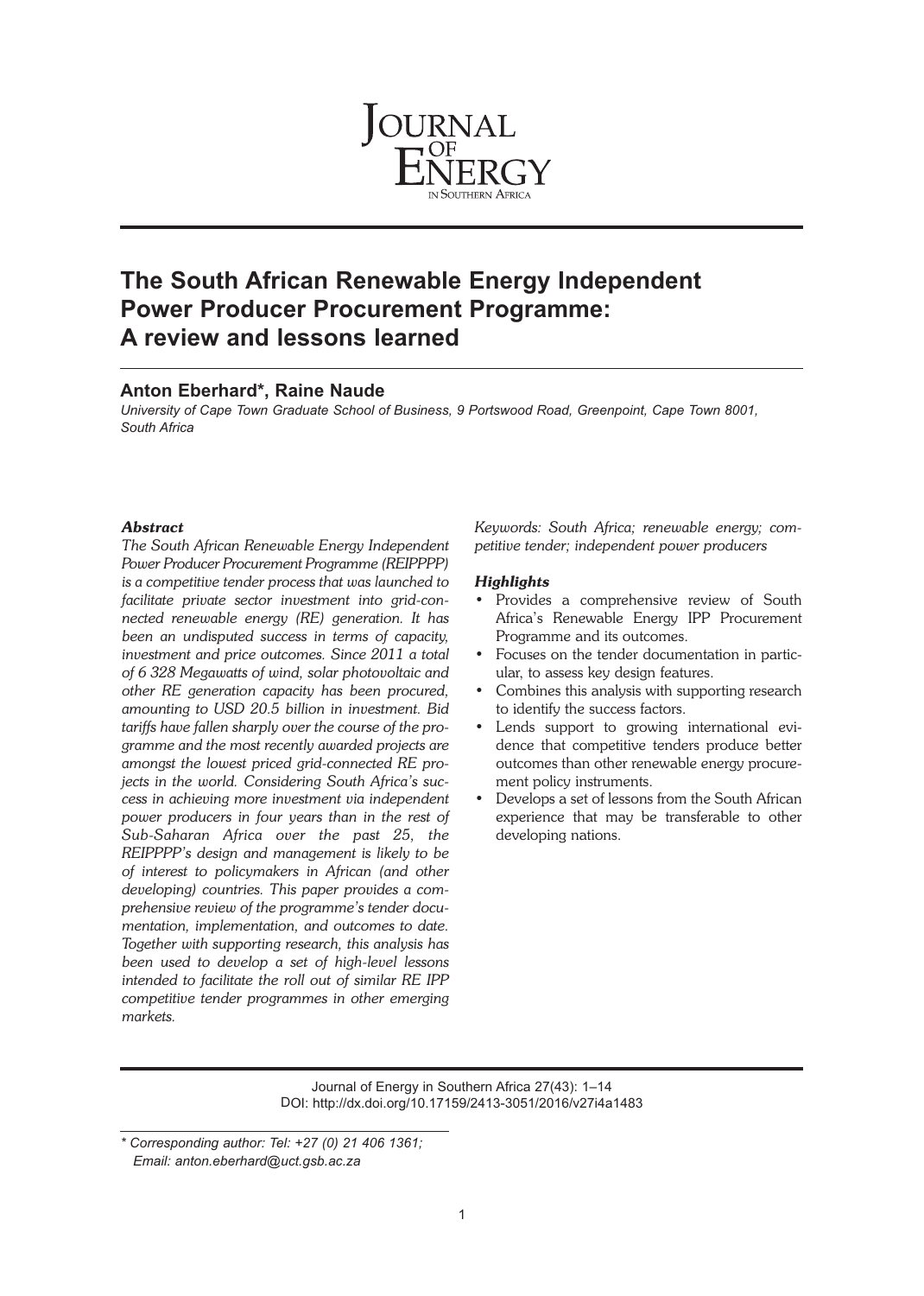### **1. Introduction**

High-level energy policy objectives generally do not differ

much between countries. Most seek an adequate and reliable electricity supply that is competitively priced, progressively available to all, fosters socioeconomic development and is environmentally sustainable. The cost of renewable energy (RE) is falling and is increasingly able to meet these policy objectives. Globally, innovation and competition have driven down costs, and solar photovoltaic (PV) and wind energy are now amongst the cheapest electricity sources in many countries, including South Africa (Bischof-Niemz, 2015; Randall, 2015; Shah & Booream-Phelps, 2015).

The majority of RE projects in Africa have been procured through unsolicited, directly negotiated projects. However, in Africa and elsewhere there is compelling evidence that competitive tenders or auctions provide superior price outcomes. In contrast, directly negotiated projects have tended to be more expensive, and the other common alternative policy instrument, RE feed-in tariff (REFIT) schemes, have yielded very few African projects (Eberhard et al., 2016).Arguments against competitive tenders – that they are too complicated, have high transaction costs and take too long versus direct negotiations or REFITs – can mostly be countered by experience. Competitive tenders can deliver a pipeline of bankable projects within a reasonable time, especially when they incorporate standardised power purchase agreements (PPAs) and appropriate credit enhancement and security measures. Also, any resources devoted to designing and running these tenders are easily justified in the lower bid tariffs obtained (Eberhard et al., 2016).

South Africa provides a striking example of the success of a well designed RE competitive tender. The Renewable Energy Independent Power Producer Procurement Programme (REIPPPP) was launched to facilitate private sector investment into grid-connected RE generation in South Africa. IPPs were invited to submit bids for onshore wind, solar PV, concentrated solar power (CSP), small hydro, biomass, biogas or landfill gas projects. Between 2011 and 2015 four such rounds of competitive bidding, referred to as bid windows (BWs), have been completed. Competition has been fierce, with over 300 submissions<sup>1</sup> from BWs 1 to 4 resulting in just under a third (92) of these – mostly wind and solar PV – being selected for the procurement of 6 328 megawatts (MW), amounting to a total investment of USD 20.5 billion. No other government-initiated programme in South Africa rivals the scale of investment achieved, or the degree of transparency (Eberhard, 2016). Submissions for an

expedited bid window, designed primarily to provide bid projects that had been unsuccessful during prior rounds with a second opportunity to bid, were made in November 2015. Under this BW, 1 800 MW was made available for tender; however, projects will only be awarded later in 2016 and so it is excluded from this review.

As a result of fierce competition, prices have fallen sharply between BWs 1 and 4. Projects awarded under BW 4 indicate that both solar PV and wind energy are now cheaper than the national utility, Eskom's, average cost of supply<sup>2</sup> and about half the cost of its new power stations (Eberhard, 2016). In 2015, they were also amongst the lowest-priced grid-connected RE projects in the world, reaching as low as ZARc 77 (USDc 6.4) per kWh and ZARc 56 (USDc 4.7) per kWh, respectively. 3Indications are that the expedited BW in 2016 will deliver even lower prices.

By October 2015, 42 of the 92 contracted projects (equivalent to approximately one third of total contracted capacity to date) were fully operational,4 demonstrating both the ability of a competitive tender to expedite the delivery of numerous projects, as well as the shorter time frames associated with constructing RE generation plants versus conventional fossil fuels. In less than 4 years, South Africa achieved more investment in IPPs than in the rest of sub-Saharan Africa over the past 25 years (Eberhard et al, 2016), and Bloomberg New Energy Finance ranked South Africa amongst the top ten countries in the world in terms of RE investment. Given South Africa's global significance in the RE industry, this paper provides a comprehensive review of the REIPPPP and its outcomes. Existing literature on the programme has primarily addressed BWs 1 to 3. This paper provides an updated overview of the REIPPPP in Section 1, its bid documentation in Section 2 and the outcomes to date in Section 3. An in-depth analysis of the tender documentation was considered key to identifying design features that have underpinned the REIPPPP's success. It is therefore the focus of this review. Lastly, Section 4 extracts the lessons learned from the South African experience and discusses their policy implications. The authors arrived at these lessons in two ways: firstly through a literature review, which collated and refined lessons that had been identified in other reports and studies; and, secondly, through an

<sup>1</sup> Excluding those under the Expedited Bid Window.

<sup>2</sup> Eskom's electricity revenue per kWh is given as ZARc 76 for 2015/16 in the Eskom Integrated Report 2016 (Eskom, 2016).

<sup>3</sup> Based on a ZAR:USD exchange rate of 12:1, as supplied by the Department of Energy IPP Office.

<sup>4</sup> Based on the EnergyBlog Project Database: http://energy.org.za/knowledge-tools/project-database.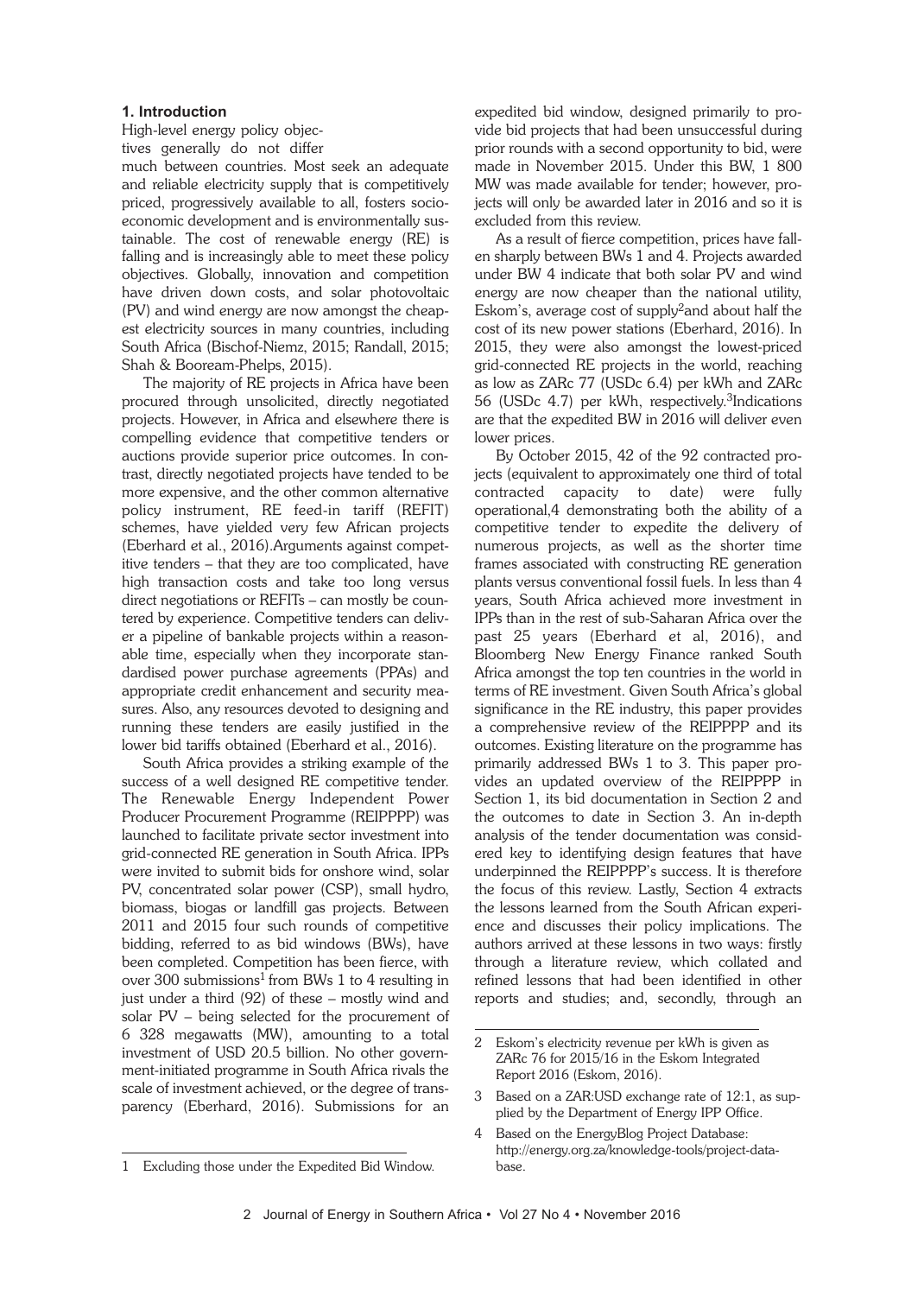inductive, ground-up process where emerging lessons were identified through interviews as well as the aforementioned detailed analysis of the REIPPPP documentation. The authors believe that these lessons are particularly important for sub-Saharan Africa, where the primary barrier to implementing RE remains institutional (Eberhard et al, 2016). Governments need to build on best international practices in running competitive tenders for new power generation capacity, including renewable energy technologies. There is currently a strong interest from international developers in Africa, and using insights from the REIPPPP could expedite the roll out of RE IPP competitive tenders in these, and other, developing countries.

# **2. Background**

From 2011 to 2015 the number of countries with RE competitive tenders or auctions has increased substantially, from 36 to at least 60. In contrast, REFIT policy instruments have seen slowed growth from 70 to only 79 over the same period, indicating a shift towards tenders as the preferred policy instrument (REN21, 2015). This is not surprising when one looks at the price outcomes of some of the most recent RE competitive tenders across the globe. In respect of wind tariffs being achieved, front-runners include Morocco, Mexico, Peru, South Africa, Australia and Brazil. While the 2015 wind prices for South Africa, Brazil and Australia averaged USDc5.6 per kWh (ACT Government, 2016; Marais, 2015; Santos, 2015; Spattuza, 2015) 5, the wind prices for 2016 tenders to date – Mexico, Peru and Morocco – bettered this byaveragingas little as USDc 5.5, USDc 3.7 and USDc 3.0 per kWh, respectively (Hristova, 2016; Spattuza, 2016; Yaneva, 2016).

Solar PV has seen an even greater number of competitive tenders or auctions in 2015 and 2016. 6 In May 2016, Dubai set a new world record for solar PV prices at USDc 3 per kWh (Tsanova, 2016). Mexico's inaugural power auction and the United States have also achieved solar PV bid tariffs at and below USDc 4 per kWh,<sup>7</sup> respectively (Ayre, 2016; Dezem and Williams, 2016). On the African continent, the Scaling Solar auction in Zambia delivered a winning tariff of USDc 6 per kWh (Shumkov, 2016). While bid tariffs across countries will not be directly comparable (due to different economics, resource quality, concessional finance and incentives such as tax breaks), South Africa's most recent solar PV prices are still comfortably amongst the top ten in the world.

With so many countries showing strong progress in terms of RE IPP competitive tenders, why is the South African case significant? Firstly, because not only have its price outcomes been world class, but its clean record to date – of the 92 projects awarded, none have failed to date – indicates that valuable lessons may be learned. This is both in terms of the requirements imposed on bidders in the tender documentation and legal contracts, as well as the management of the procurement programme and bidders. In many ways, the REIPPPP was also a pioneer. Government was willing to assume the risk of trying new design options, rather than simply replicating international frameworks that may not necessarily have suited the country's unique requirements. For example, in international RE tenders governments had typically chosen the sites, borne the cost of connection and generally assumed more of the risk. This would have placed unacceptable pressure on the South African government and the decision was made to transfer some of these responsibilities to the bidders. Lastly, it is likely that socio-economic development is a key objective for any developing country. The South African programme included a wide range of nonprice criteria and provides excellent insight into how a competitive tender can be designed to boost socio-economic development while still procuring generation capacity at a competitive price.

# **3. Results and discussion** *3.1.An overview of the REIPPPP*

The REIPPPP was designed as a series of single, closed-bid (also known as sealed) tenders, initiated by the issue of a combined request for qualification and proposal (RFP). Each bid window made available a total amount of MW in specific technology categories (Table 4). Unlike many international RE competitive tenders, the REIPPPP did not include a prequalification stage. Instead, it was structured as a one-stage tender, in which all compliant bid responses submitted by the prescribed deadline – typically only three months from the issue of the RFP – were accepted. Preferred bidder status was awarded to the highest ranked projects per RET category, within the technology-specific and total MW allocation. The lack of a prequalification stage was compensated for by incorporating stringent RFP requirements and non-negotiable contracts. This ensured that bidders were serious and adequately resourced to complete their projects as proposed. While this has been successful thus far, it imposed a significant transaction cost on bidders, many of whom absorbed these costs without being awarded any projects.

Once IPPs were appointed as preferred bidders

<sup>5</sup> The South African bid tariff calculations were based on project data from the DOE IPP Office. Where necessary, to convert bid tariffs to USD, an AUD:USD exchange rate of 1.33:1 and BRL:USD of 3.33:1 was used.

<sup>6</sup> 17 completed auctions in 2015; 14 completed auctions so far in 2016.

<sup>7</sup> These were boosted by in-country incentives.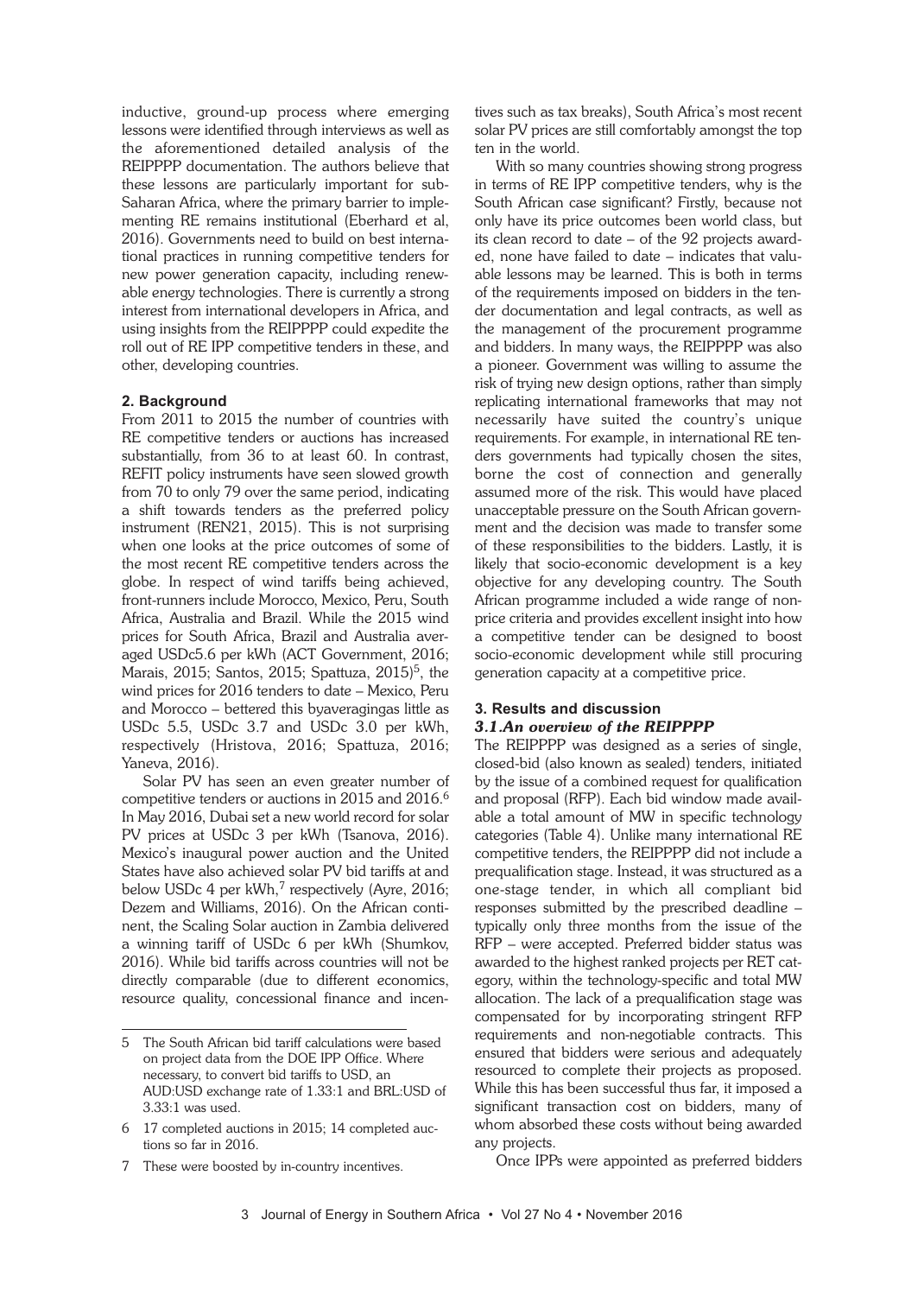they were required to sign standardised, non-negotiable, South African Rand (ZAR)-denominated, 20 year PPAs with the off-taker, Eskom. Prices were indexed to inflation, based on the South African Consumer Price Index. The PPA was supported by an implementation agreement (IA) between the IPP and government (represented by the Department of Energy), which, along with a government framework support agreement, effectively 'guarantees' Eskom's payments. There was also a standard direct agreement (DA) between the IPP, Eskom, the Department of Energy (DOE) and lenders, which provides the latter with step-in rights in the event of default. Lastly, connection agreements were required, although the specific agreement depended on whether connection would be to the transmission or distribution system. In general, IPPs were responsible for the costs of shallow connections (i.e. to the nearest substation), but not for deep connection costs (i.e. those related to strengthening Eskom's transmission system).

Historically Eskom was responsible for IPP procurement efforts in South Africa but made little progress. When the DOE took over this role, it had little institutional capacity to run a programme of the size and complexity envisaged for the REIPPPP and approached the National Treasury's Public Private Partnership (PPP) Unit for assistance (Eberhard et al., 2014). A small number of technical staff from the Unit and the DOE established a combined team known as the DOE IPP office with full authority to run the programme. The DOEIPP office team leader, seconded from the PPP Unit, had extensive experience working with the private sector, managing consultants and working with PPP contracts (Eberhard et al., 2014). The largely ad hoc institutional status of this unit, acting at arm's length from government as a dedicated project office, allowed for a flexible operating approach that emphasised problem-solving to make the pro gramme successful, rather than automatically following governmental operational policies that emphasise enforcement of rules.

The DOE IPP unit was given only nine months to prepare all the bid documentation and associated legal contracts before the launch of the REIPPPP. This was a formidable task considering that South Africa had no experience in running RE competitive tenders. To achieve this, the Development Bank of Southern Africa (DBSA)

provided a sizable ZAR 80million for the DOE IPP unit to hire transaction advisors, a project office and facilitate capacity building. National Treasury later offered ZAR 100million, which was used to repay the DBSA and saw the REIPPPP through BW 1 and into part of BW 2(Martin &Winkler, 2014). The DOEIPP office tendered for a large suite of financial, legal and technical transaction advisors, many of whom were from abroad and had international

experience. In the initial design stages there were over 50 advisors around the table, whose expertise and knowledge of international best practices has been fundamental to the REIPPPP's success. Over time, the number of advisors to the DOE extended to over 100 representatives from 13 professional firms offering legal, financial, technical, socio-economic and environmental consultancy services. External professional firms were used to conduct bid evaluations so that the selection process would be strictly independent from government and offer objectivity. Bidders have widely acknowledged this as an important contributor to their participation in the programme.

# *3.2 General and qualification requirements*

Bid evaluation took place in two stages. First, bid submissions were assessed to determine whether they were 'compliant bids', meaning that they met both general requirements and numerous prescribed thresholds to 'qualify' for the second stage. The latter stage was a comparative evaluation of all compliant bids based on price (constituting 70% of the final score) and a basket of economic development criteria (30%). The DOE prescribed price caps per technology, which fully indexed bid tariffs could not exceed. These caps were adjusted over time based on local and global influencing factors, and Table 1 compares them to changes in the average tariffs of preferred bidders. The DOE also placed maximum limits on the total capacity available for tender per technology (which differs each bid round); however it reserved the right to reallocate the total MW available amongst the various technologies at any stage. In BW 4 this was extended to permit the DOE to increase or decrease the total MW available per technology and/or for the bid round *in total*, with the latter increase being capped at double the total initial allocation. In addition, there were restrictions on bid capacity *per project* (Table 2), which allowed for a greater number of project awards within each RET's allocation and thereby stimulates competition.

Due to the significant strain that the REIPPPP imposed on already limited local advisory capacity, bidders could not be prohibited from consulting with the advisory firms (e.g. lawyers, auditors etc.) as well. However, to manage potential conflict of interests, both the bidder and advisory firm were required toput proper ring-fencing mechanisms in place and provide assurance to this effect in the bid response.

A recurring criticism of international RE IPP competitive tenders has been the award of contracts to inexperienced bidders, who subsequently struggle to finance and deliver on their project as proposed. The inclusion of high penalty costs reduces this risk by ensuring that bids are as fail-safe as possible (Papapetrou, 2014). In line with this, the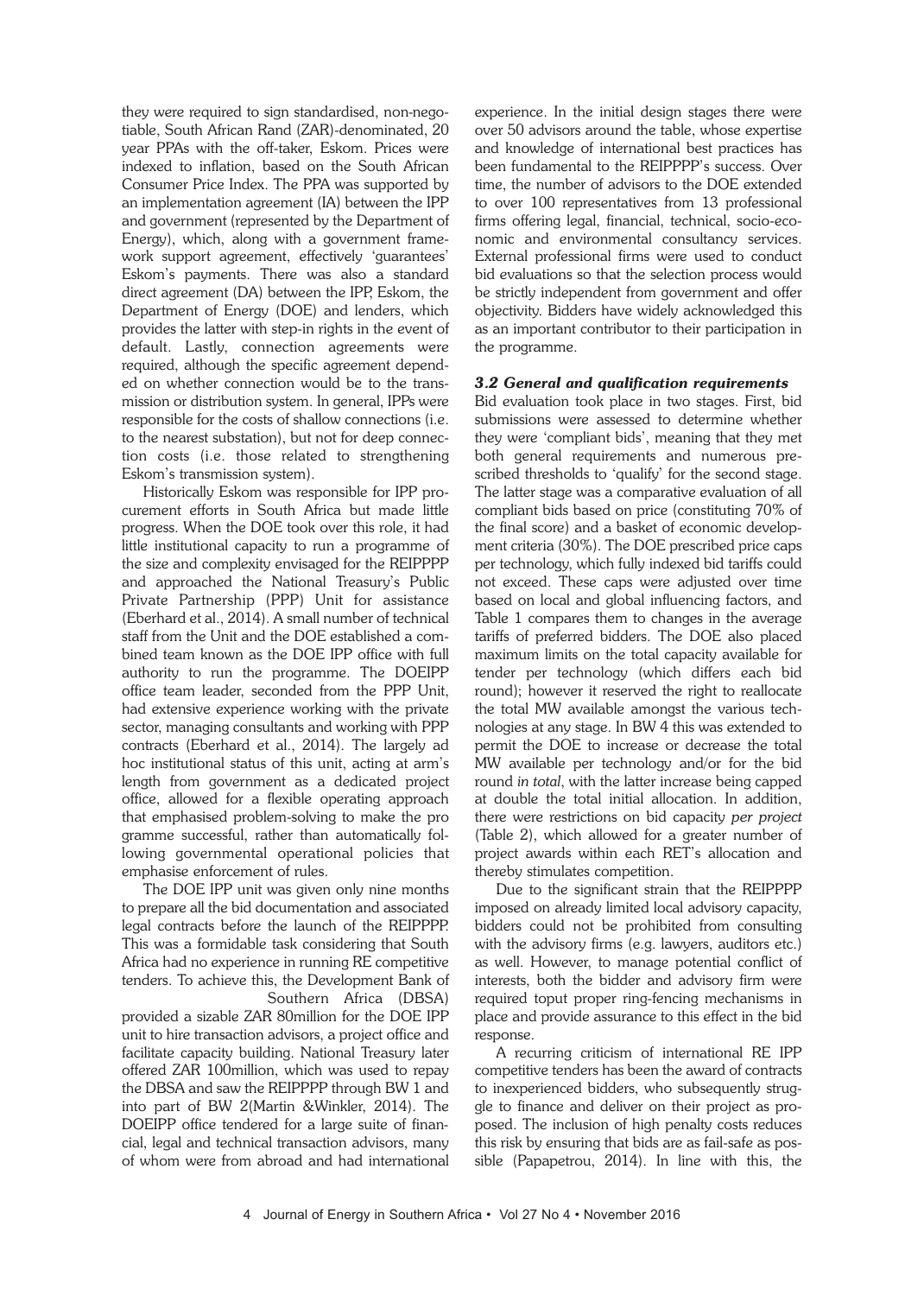| <b>Technology</b>                                             |                     |                      | BW 1 (ZARc) BW 2 (ZARc) BW 3 (ZARc) |                      |                     |                      | BW(4(b) (ZARc)      |                      | BW $4(a)$ (ZARc)    |                      |  |
|---------------------------------------------------------------|---------------------|----------------------|-------------------------------------|----------------------|---------------------|----------------------|---------------------|----------------------|---------------------|----------------------|--|
|                                                               | <b>Price</b><br>cap | <b>Bid</b><br>tariff | <b>Price</b><br>cap                 | <b>Bid</b><br>tariff | <b>Price</b><br>cap | <b>Bid</b><br>tariff | <b>Price</b><br>cap | <b>Bid</b><br>tariff | <b>Price</b><br>cap | <b>Bid</b><br>tariff |  |
| Onshore wind                                                  | 115                 | 114                  | 115                                 | 90                   | 100                 | 74                   | Removed             | 72                   | Removed             | 62                   |  |
| Solar PV                                                      | 285                 | 276                  | 285                                 | 165                  | 140                 | 99                   | Removed             | 85                   | Removed             | 79                   |  |
| <b>CSP</b>                                                    | 285                 | 269                  | 285                                 | 251                  | 165                 | 164                  | 165                 |                      | 165                 |                      |  |
| <b>Biomass</b>                                                | 107                 |                      | 107                                 |                      | 140                 | 140                  | 140                 |                      | 148                 | 145                  |  |
| <b>Biogas</b>                                                 | 80                  |                      | 80                                  |                      | 80                  |                      | _*                  | -                    | $\cdot^*$           |                      |  |
| Landfill gas                                                  | 60                  |                      | 84                                  |                      | 94                  | 94                   | 94                  |                      | 99                  |                      |  |
| Small hydro                                                   | 103                 |                      | 103                                 | 85                   | 85                  |                      | 106                 |                      | 112                 | 112                  |  |
| * No biogas capacity was made quailable for tender under BW 4 |                     |                      |                                     |                      |                     |                      |                     |                      |                     |                      |  |

**Table 1: Price caps and average bid tariffs per technology and bid window (Authors' calculations from DOE IPP Office project data).**

*\* No biogas capacity was made available for tender under BW 4*

#### **Table 2: Contracted capacity permitted per project (DOE, 2014).**

| <b>Technology</b> | Minimum | Maximum                                                                                             |
|-------------------|---------|-----------------------------------------------------------------------------------------------------|
| Onshore wind      |         | 140                                                                                                 |
| Solar PV          |         | 75                                                                                                  |
| <b>CSP</b>        |         | 100                                                                                                 |
| <b>Biomass</b>    |         | 25                                                                                                  |
| <b>Biogas</b>     |         | 10                                                                                                  |
| Landfill gas      |         | 20                                                                                                  |
| Small hydro       |         | $40*$                                                                                               |
| $+T1$<br>1.7.7.7  |         | $1 \quad 1 \quad 4 \quad 3 \quad 5 \quad 6 \quad 7 \quad 8 \quad 7 \quad 8 \quad 9 \quad 9 \quad 1$ |

*\* The maximum limit was amended to 40 MW by the Minister in the Second Determination (versus 10 MW prior to this).*

REIPPPP required bidders to provide an unconditional, irrevocable Bid Guarantee of ZAR 100 000 per MW of contracted capacity for the proposed project. Once provisionally informed of its preferred bidder status, each IPP had to lodge a new 'preferred bidder' guarantee for double the amount (ZAR 200 000) per MW. Only thereafter would it officially be appointed as a preferred bidder, and this guarantee could be forfeited to the DOE if the preferred bidder failed to comply with various prescribed conditions. Upon signing the IA, preferred bidders were required to pay a development fee equal to 1% of their total project cost to the DOE's Project Development Fund. This proved valuable for the programme's sustainability, by securing funding for transaction advisors and running future tenders, thereby largely keeping the programme off government's budget.

All monetary amounts in the bid response had to be presented in South African rands. Adjustments were permitted to the prescribed spot rate used at bid submission – and corresponding adjustments to bid tariff – at financial close in respect of capital expenditures (capex), but not for operating costs. From BW 3 the foreign exchange exposure

that the DOE would compensate for between bid submission and financial close was limited to 60% of capex, to align with the 40% local content requirement (which will be discussed in Section 3.3.2.). As per economic theory, operating cost foreign exchange movements should be compensated for via the inflation-linked tariff. Other important general requirements included the interface with the grid provider, obtaining information on grid capacity and potential constraints, and clearly defining which part of the shallow connection works would be undertaken, owned and operated by the IPP (rather than the grid provider).

In broad terms, projects that 'qualified' for comparative evaluation were those that were technically, financially and legally qualified, as well as having sufficient experience, commitment and resources to execute the project as submitted – to be discussed below.

# *3.2.1 Legal criteria and evaluation*

As of BW 4, the legal qualification criterion consisted of only two sub-criteria. The first required that the Project Company's Constitutional Documents reflect that it is a special purpose vehicle whose sole purpose is to undertake the bidder's project, and that it is 'ring-fenced' in terms of the South African Companies Act. It was not necessary for this special purpose vehicle to be established by bid submission, but an undertaking was required that it would be. Secondly, various written confirmations of under-takings were required. Amongst others, all bidder companies, their members and lenders had to accept the terms of the PPA, IA, DA and connection agreements and adhere to the requirement that no mark-ups or amendments are permitted. Several other sub-criteria were removed over the course of the REIPPPP as the DOE acquired comfort with the programme and the bidders. This demonstrates the flexibility that a multiple bid window tender offers, as well as the importance of refining the design to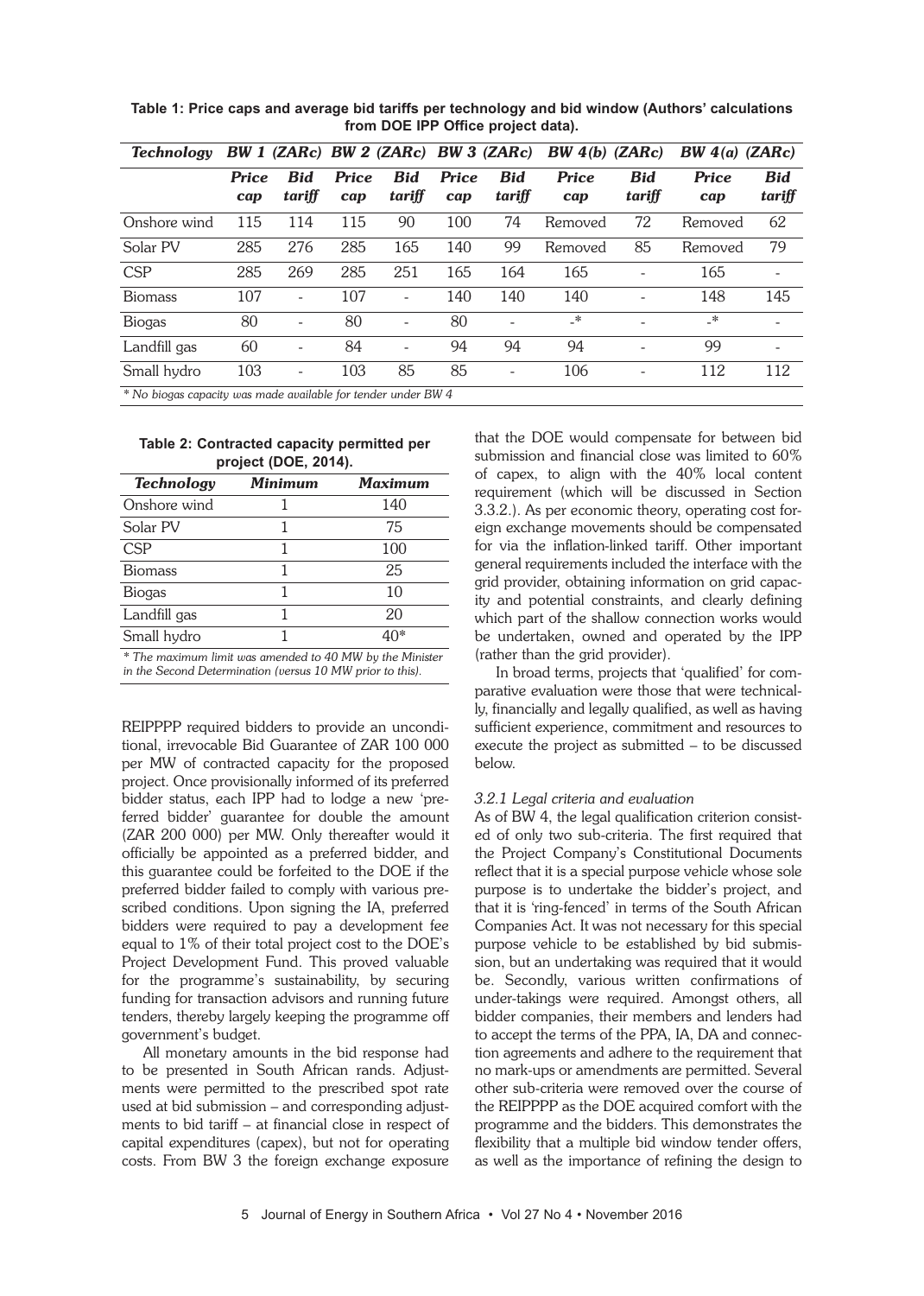reduce bidder burden as the programme progresses.

### *3.2.2. Land acquisition and land use criteria and evaluation*

Bidders had to submit sufficient proof of land acquisition, which could include title deeds or notarial lease for the project site; an unconditional land option, lease or sale of land agreement; or a conveyancer's certificate (in instances where title deeds were unavailable at the time of submission). A key change to this criterion in BW 4 was that bidders were no longer required to submit proof in the bid response that all necessary applications (including those relating to land use change, subdivision and zoning applications, respectively) had been made to secure the right to lawfully use the project site for their intended purposes. They were now only required to provide this after being appointed as a preferred bidder, so that unsuccessful bidders avoided incurring this cost and time burden.

### *3.2.3. Environmental consent criteria and evaluation*

Bidders had to pass both general and technologyspecific sub-criteria under this criterion, and had to provide evidence that all requisite environmental consents had been obtained by bid submission. The primary requirement across all technologies was an environmental authorisation per project, as required by the South African National Environmental Management Act. This was either in the form of an Environmental Impact Assessment Report (EIAR) or a lesser Basic Assessment Report (BAR), dependent on the plant capacity or size of the site. It was a significant cost item for bidders (ZAR 2–6 million) and had the longest lead time of all the permissions required, taking up to 24 months (Mulcahy, 2014). Bidders also had to submit details of objections to the facility's development raised during any public participation process as well as appeals to any environmental consent required. The bidder could fail this criterion where the relevant appeal or review period had not expired by bid submission.

Water was another key consideration. South Africa is a water-scarce country and it was crucial that each bidder identified whether their project (including construction activities) would require an Integrated Water Use Licence under the National Water Act. This included providing copies of all studies done to determine the project's water needs and activities. 8To reduce the burden on the Department of Water Affairs, the licence itself was only required before signing the PPA. However, upon bid submission any bidder requiring a water

allocation had to provide written confirmation of this approved allocation from the local water services provider (usually the municipality) or, where this was insufficient and a water use licence would be required, provide a non-binding confirmation of water availability from the Department.

From BW 4, bidders were no longer required to provide proof in their bid response of all non-core environmental consents in respect of the proposed facility being lawfully developed, constructed, connected to a distribution/transmission system and operated in accordance with the PPA. They still, however, had to demonstrate that these other applications had been made upon being appointed as preferred bidders.

### *3.2.4. Financial criteria and evaluation*

The financial qualification criteria broadly relate to the bid price and related financial proposal. Four key criteria, with numerous sub-criteria, were assessed. While they were stringent, they have been important drivers for ensuring that projects are implemented on schedule and as proposed. Firstly, bidders had to submit fully-indexed prices and partially-indexed prices per MWh. As stated, the fullyindexed prices had to be equal to or lower than the price caps in order to pass this criterion. From BW 3, concentrated solar power (CSP) was recognised as a technology with storage capabilities, and the REIPPPP began to price CSP projects differently. While other RE projects earn their flat bid tariff at all times, CSP bidders submitted a 'base price' which is then adjusted upwards or downwards according to the time of day that the project's energy is delivered. Premium payments, at 270% of the base price during designated peak times, were designed to incentivise CSP bidders to use their storage ability to help meet peak demand on the national grid.

Secondly, the project's financial standing was thoroughly analysed. The bidder had to propose the funding it intended to use, the identity of all providers or members, the value of the contribution from each and the source of finance. Where corporate or equity financing would be used, the bidder had to provide the audited financial statements for the latest three financial years of the ultimate provider entity. Additionally, the bidder had to demonstrate that the net assets of each ultimate provider over the past three years had been at least 100% of the finance they were proposing to put towards the bid project ('net asset test'), or that the provider had a proven track record in the past five years of raising finance to the equivalent of at least 100% of its proposal ('track record test'). From BW 2 equity members with 'free carry' or 'sweat equity' i.e. no equity investment in the project, such as

<sup>8</sup> 'Water use' includes numerous water-related activities, such as disposing of waste water and storing water to serve the facility.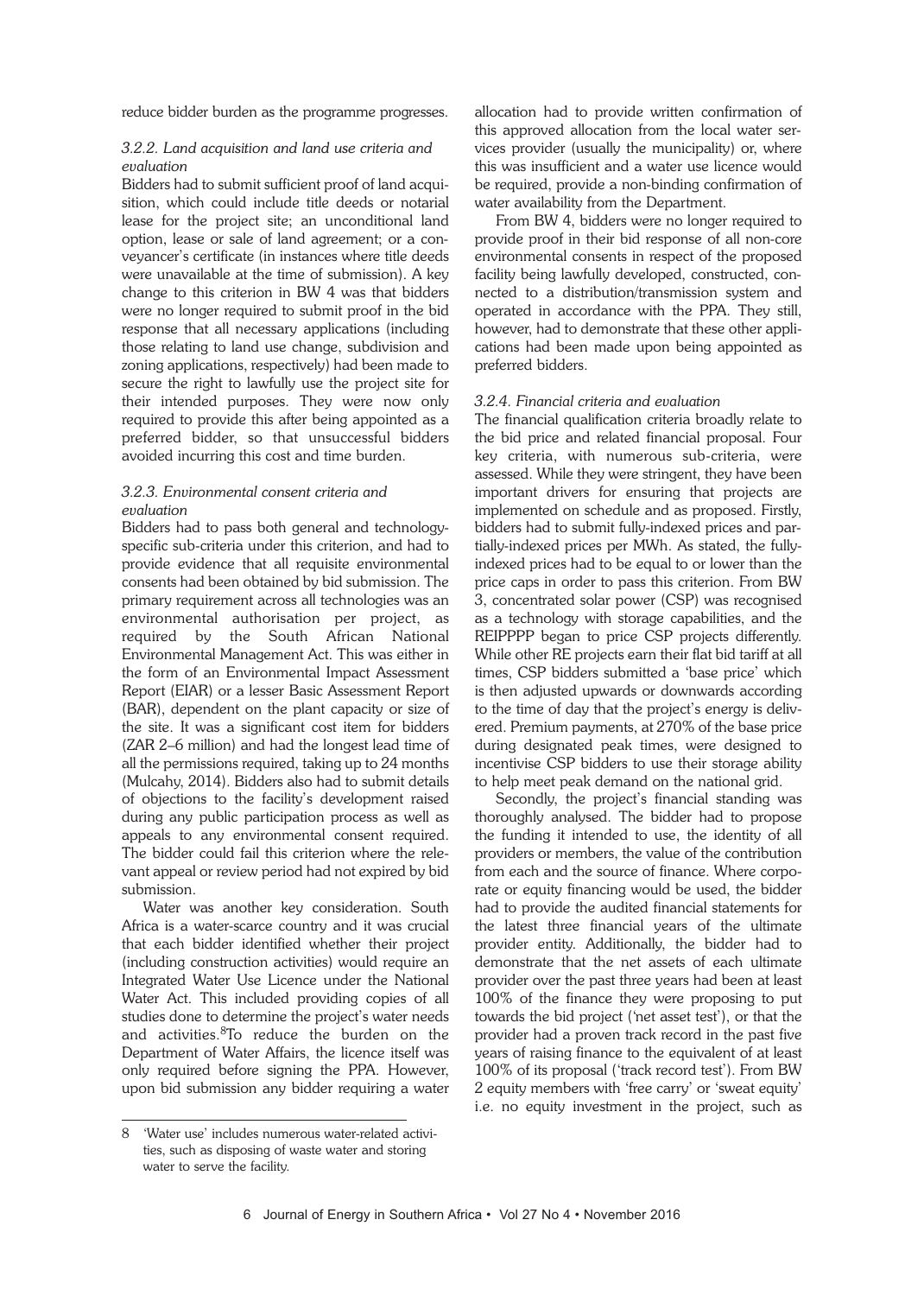black enterprises $9$  and local community trust entities, are exempt from these two tests. If this were not the case it could have adversely affected the achievement of some of the economic development objectives in respect of black and local community ownership.

The third sub-criterion considered the robustness and deliverability of the funding proposal. Bidders had to provide a breakdown of equity, corporate finance and external debt and their uses (capital expenditure and grid connection costs). A defining feature of the REIPPPP was the requirement that letters of support must be provided by the ultimate finance provider(s) of each funding source, substantially in the form prescribed in the RFP. This differed from most international competitive tenders at the time, which had not required finance to be locked in by bid submission. The letters of support required each financier to make a firm commitment, pledge that it had conducted a due diligence on the proposed project and confirmed the accuracy of the bidder's documentation. This essentially outsourced part of the due diligence to the banks and other funders, ensuring that bidders could not engage in 'low-balling' where they price unrealistically low to win contracts and subsequently cannot deliver (Eberhard et al., 2014). It also reduced the DOE's due diligence load. In addition, funders had to acknowledge that they accepted the risk allocation as embedded in the PPA, IA and DA, which is a critical issue in PPPs.

Bidders also had to demonstrate a 'robust mitigation strategy' – an alternative plan to obtain funds if their proposed finance provider became unable to do so. A letter of indicative support from the alternative funders was required. The robustness of the financial models was also assessed. This criterion required, amongst others, sensitivity analyses on the bidders' financial models to indicate the impact of foreign exchange movements on the bid tariff; disclosures on tax and accounting treatments and assumptions applied; as well as an audit review opinion of the financial models by a suitable professional firm. Lastly, bidders had to submit a declaration in respect of success payments, which are the reimbursements of costs incurred in the development of the bid project which will be payable only

on achievement of financial close. Examples included payments to developers, free carry for equity members and success payments for equity and nonequity members (DOE, 2014a).

### *3.2.5. Technical criteria and evaluation*

Bidders had to complete a standardised technical evaluation matrix as part of their bid response. This criterion also contained numerous requirements around grid connection, such as a signed letter stating that the project was able to comply with the applicable grid codes prior to scheduled COD. Bidders also included a cost estimate letter (CEL), which provided an indicative timeline and cost of the required connection works from the grid provider. The onus was on bidders to apply in time to receive this CEL by submission date. Where the bidder intended to perform shallow connection works on an own- or self-build basis, they had to supply an itemised cost estimate for their part. Upon the appointment of preferred bidders, this CEL had to be replaced by obtaining a more up-todate and accurate budget quote from the grid provider. Bidders had to clearly identify what their interface with the grid provider would be during operations.

There were also many technology-specific criteria. In broad categories, these covered:

- eligible technology requirements: prescribed standards and certifications that proved the technology's quality and performance;
- energy resource certainty (independently verified) for biomass and biogas projects which confirmed the availability of fuel to meet the facility's demand for at least the first two years of operation;
- forecast energy sales report (independently verified) based on the required production estimate, conducted by a suitable energy resource assessor;
- contracting company capability requirements; and
- project schedule disclosures and a deadline by which COD had tobe achieved.

The forecast energy sales report differed by technology and was an essential part of the technical criteria, as it involved the collection of resource data to estimate future energy sales. For wind projects, for example, this report had to supply at least 365 consecutive days of wind data (subject to additional criteria where there had been gaps in data collection) measured on the project site at specific heights and in accordance with international standards for wind testing. Solar PV projects required at least ten years of solar data extracted from a prescribed acceptable technology source.

<sup>9</sup> A black enterprise is a legal entity with 50.1% or more of its equity owned by black people and which is controlled by black people, who are defined as African, Indian and Coloured South African citizens (Department of Energy, 2014b). The REIPPPP included requirements around black ownership in line with the South African government's emphasis on redressing the inequalities of the previous apartheid government and bringing the glack majority into the economic mainstream (SAInfo Reporter, 2013).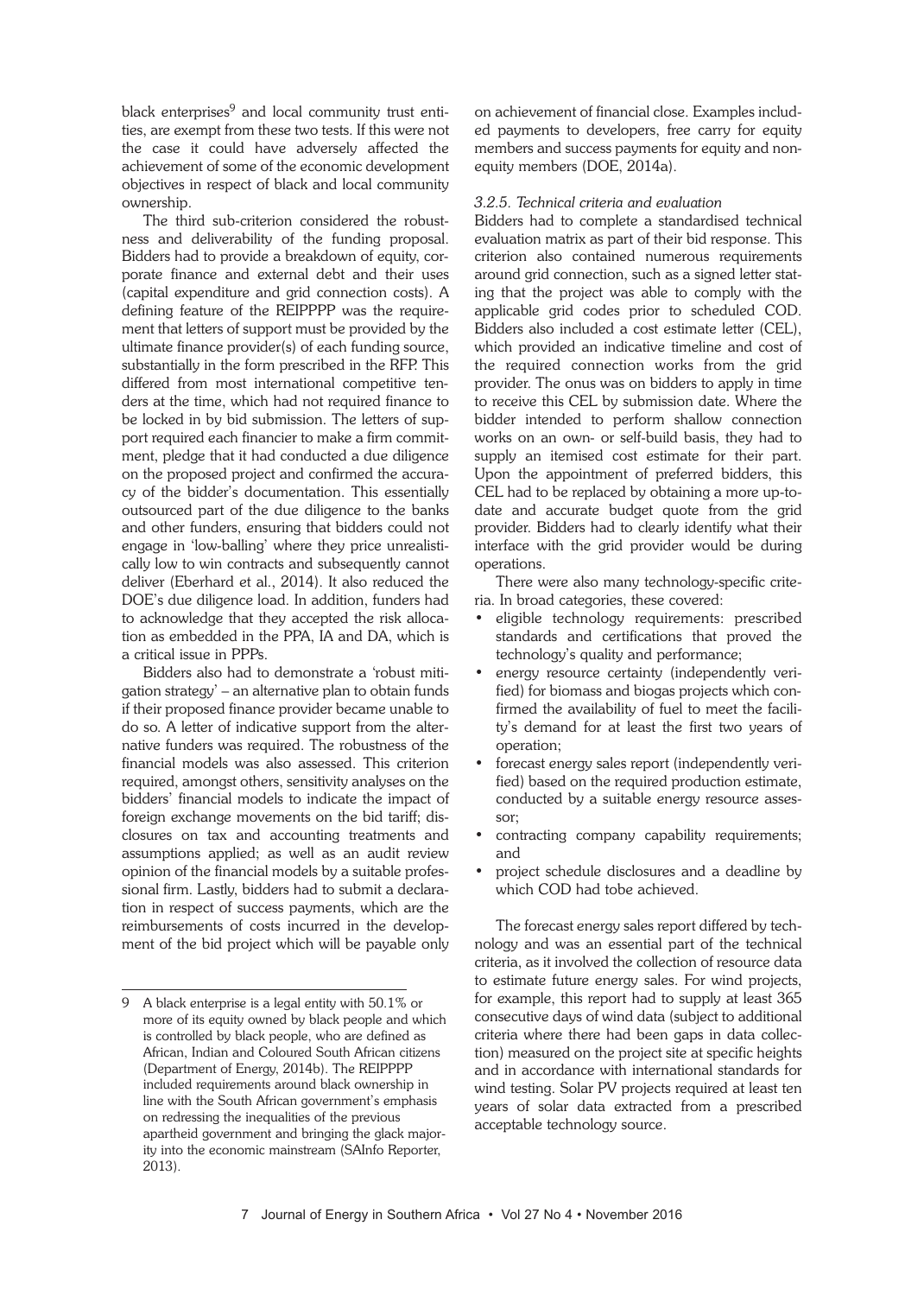# *3.2.6. Economic development criteria and evaluation*

These economic development (ED) qualification criteria must not be confused with the ED evaluation criteria, the latter of which are only imposed in the comparative evaluation stage. There were two primary ED thresholds that had to be passed for a bid to be compliant. Firstly, there had to be a minimum of 40% 'South African entity participation' in the project company. This was initially defined as participation by those entities 'based and registered in the Republic of South Africa, which have legal and beneficial participation in the Project Company' (DOE, 2011). From BW 3, however, the definition was narrowed to participation by South African *citizens* specifically. Secondly, the bidder had to have a Broad-Based Black Economic Empowerment contributor status level of at least 5,<sup>10</sup> although this was only in respect of South African bidder members. Lastly, bidders were required to meet or exceed any minimum thresholds indicated in the Economic Development Scorecard provided by the DOE, and to provide supporting documentation as proof. These thresholds are provided in Table 3 (Section 3.3.2.), and discussed in more detail, below.

# *3.2.7. Value for money*

This concept was introduced from BW 2, and stated that the buyer could not enter into the PPA unless it represented 'value for money'. This meant that the project would deliver an acceptable outcome to both Eskom and the government (on behalf of South African electricity users). Numerous factors were taken into account, including the bidder's price proposal, ED commitments, the project's calculated IRR and foreign exchange risk borne by the government. Lastly, if the evaluators considered the success payments to developers to be unjustifiable relative to the total project cost, the bidder could fail this criterion.

# *Returning compliant bidders*

While various amendments to the RFP documentation had been made as the rounds progress, the BW 4 RFP introduced some noteworthy concessions (some of which have already been highlighted above) in an attempt to reduce the noted time and cost burden for bidders (Papapetrou, 2014). Key to this was the introduction of the 'returning compliant bidder' concept, which addresses those bidders who are re-submitting bids that were compliant in earlier bid rounds, but unsuccessful in the second stage evaluation. From BW 4 they were exempt from adhering to certain qualification criteria (relating to land acquisition and use, as well as environmental consents), provided that the new bid project was located on the same site as previously.

# *3.3. Evaluation criteria*

# *3.3.1. Price scoring*

For each compliant bid, an equivalent annual tariff (EAT) was calculated in respect of the bid tariff provided. This was used to determine the compliant bidder's price score out of a maximum of 70 points, when compared to the lowest EAT offered for the same technology in this BW. It is important to note that this price score is a relative metric, hence the second stage being a 'comparative evaluation'.

# *3.3.2. Economic development criteria and scoring*

The ED criteria carried a maximum of 30 points. This 70:30 split between price and ED objectives represented a significant shift from government's usual 90:10 split (towards price) as stipulated by the Preferential Procurement Policy Framework Act (Eberhard et al., 2014), and was only made possible through an exemption. This significant emphasis on a wide range of non-price objectives in a RE IPP competitive tender was also uncommon globally and set the REIPPPP apart. There has been controversy over perceived trade-offs between lowering bid prices and meeting ED criteria, with some arguing that the latter adds complexity and cost. However, the underlying objective is to facilitate socioeconomic development, meaning that it garnered crucial political support for the REIPPPP (Eberhard et al., 2014). The ED criteria were grouped in seven non-price categories: job creation, local content, ownership, management control, preferential procurement, enterprise, and socio-economic development. Each category and its weighted contribution to the total ED score is shown in Table 3. From a policy perspective, the government attached greater weightings to priority objectives, such as job creation and local content (together accounting for 50% of the ED score). The element weightings remained unchanged from BW1 to 4.

The REIPPPP indicated 'thresholds' and 'targets' per element and RET. Target outcomes were provided for all categories to encourage bidder commitment, but minimum threshold requirements were only prescribed for job creation, local content, ownership, and socio-economic development. As discussed in Section 3.2.6., these thresholds had to be met for the bid to pass the qualification criteria. No thresholds were prescribed for management control, preferential procurement and enterprise development and they were therefore voluntary

<sup>10</sup> This again relates to government efforts to redress the inequalities that arose under apartheid. South African entities are awarded BEE certificates, from Level 1 (highest rank) to 8 (lowest), depending on their contribution towards the integration of black people into the economy (BEESA Group, 2016). The REIPPPP would therefore only consider entities that show a strong commitment to BEE principles.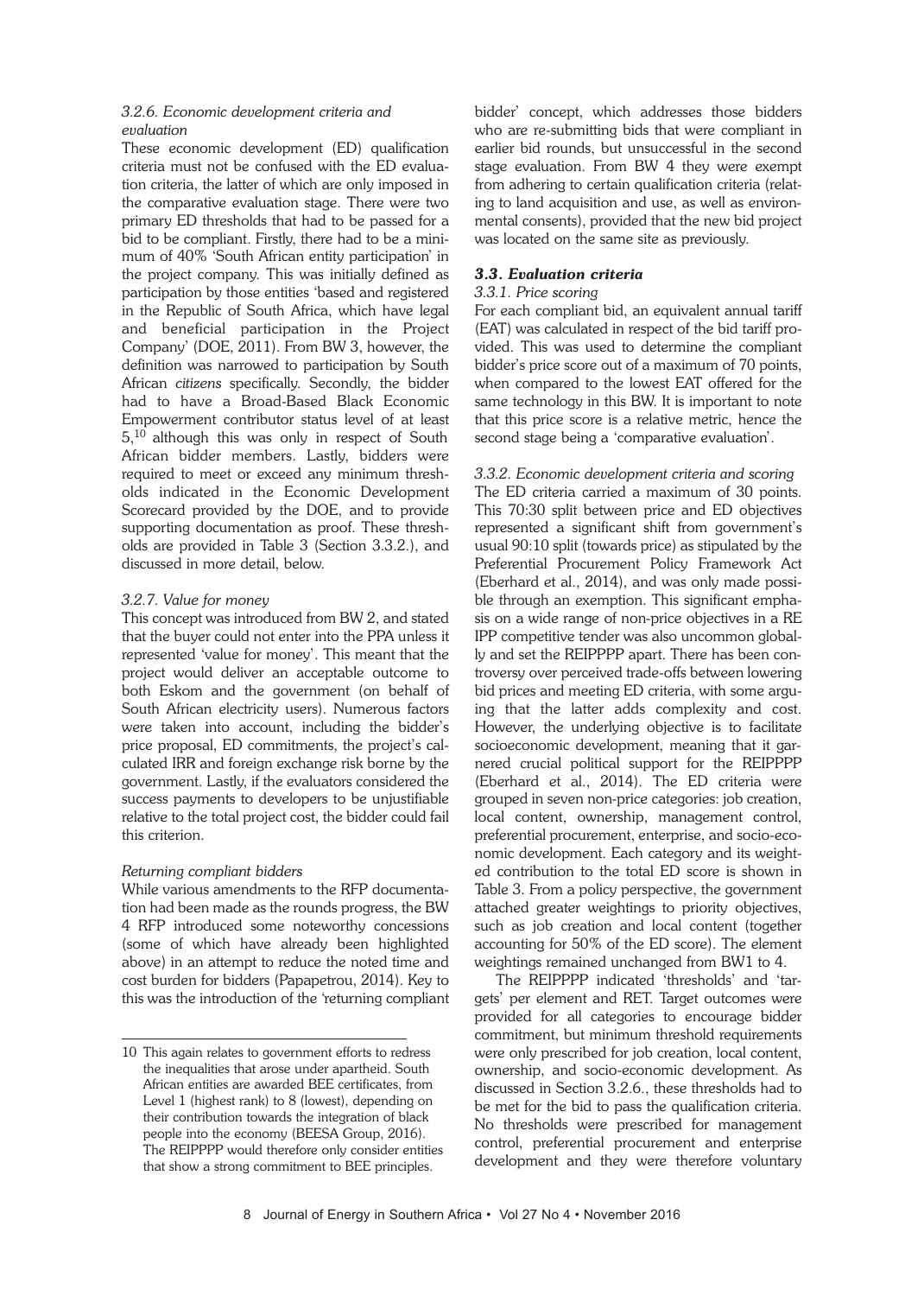| Element (weighting)                  | <b>Description</b>                                                 | <b>Threshold</b><br>$(\%)$ | <b>Target</b><br>(%) |
|--------------------------------------|--------------------------------------------------------------------|----------------------------|----------------------|
| Job creation (25%)                   | RSA-based employees who are citizens                               | 50                         | 80                   |
|                                      | RSA-based employees who are black people                           | 30                         | 50                   |
|                                      | Skilled employees who are black people                             | 18                         | 30                   |
|                                      | RSA-based employees who are citizens and from<br>local communities | 12                         | 20                   |
|                                      | RSA-based citizens employees per MW of contracted<br>capacity      | N/A                        | N/A                  |
| Local content (25%)                  | Value of local content spending                                    | $40 - 45$ <sup>a</sup>     | 65                   |
| Ownership (15%)                      | Shareholding by black people in the seller                         | 12                         | 30                   |
|                                      | Shareholding by local communities in the seller                    | 2.5                        | 5                    |
|                                      | Shareholding by black people in the construction<br>contractor     | 8                          | 20                   |
|                                      | Shareholding by black people in the operations<br>contractor       | 8                          | 20                   |
| Management control (5%)              | Black people in top management                                     | ÷.                         | 40                   |
| Preferential procurement<br>$(10\%)$ | <b>BBBEE</b> procurement <sup>b</sup>                              |                            | 60                   |
|                                      | QSE & SME procurement b                                            |                            | 10                   |
|                                      | Women-owned vendor procurement b                                   |                            | 5                    |
| Enterprise development<br>(5%)       | Enterprise development contributions <sup>c</sup>                  |                            | 0.6                  |
|                                      | Adjusted enterprise development contributions <sup>c</sup>         |                            | 0.6                  |
| Socio-economic<br>development (15%)  | Socio-economic development contributions <sup>c</sup>              | 1                          | 1.5                  |
|                                      | Adjusted socio-economic development contributions <sup>c</sup>     | 1                          | 1.5                  |

**Table 3: Elements of the economic development criteria (as at BW 4) (DOE, 2014).**

a. Depending on technology. 45% for solar PV, 40% for all other technologies.

b. As percentage of total procurement spend.

c. As a percentage of revenue.

commitments. <sup>11</sup> Bidders were required to complete and submit an 'economic development information sheet' in the bid response, which automatically generated an economic development scorecard. The pledged commitments in this scorecard were incorporated into the IA so that Preferred Bidders were contractually bound to meet these obligations.

The IA stipulated that IPPs were obliged to report on these obligations to the DOE quarterly and had to be able to provide proof. The first quarter of monitoring began at financial close. There were penalties and rewards based on quarterly performance, with underperformance drawing termination points which could accumulate to the point where the DOE is entitled to terminate the contract (Eberhard et al., 2014). By imposing these penalties, the DOE has ensured that bidders show an ongoing commitment to the ED objectives rather than falsifying pledges to win bids. It has been very effective – to date no awarded projects have accumulated enough ED penalty points to require contract termination.

### *3.3.3 Overall scoring*

The bidder's scores in respect of its ED criteria and price were added together for a final combined score out of 100. All bid projects per RET were then ranked and those highest ranked were appointed as preferred bidders, giving consideration to the maximum MW available for this technology.

# *3.4 Outcomes of the REIPPPP (as at BW 4)*

Table 4 summarises the general outcomes of the REIPPPP to date.

<sup>11</sup> It is important to state clearly that the voluntary nature of these commitments does not mean that they did not count towards the evaluation score; they were not, however, seen as qualifying criteria.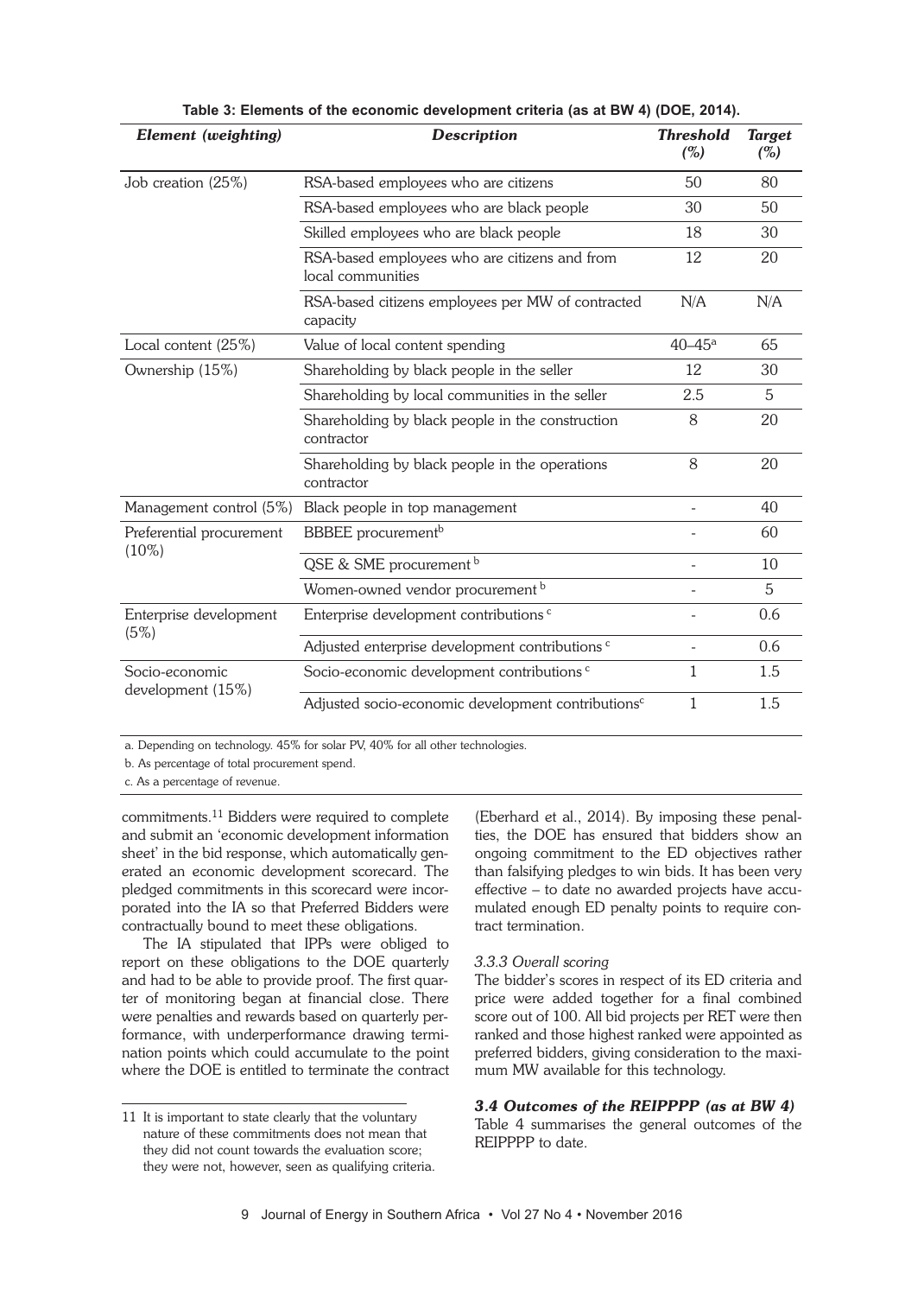|                                        | Wind            | $\overline{PV}$ | CSP              | <b>Biomass</b>   | <b>Biogas</b>   | Landfill         | Hydro            | <b>Total</b>   |
|----------------------------------------|-----------------|-----------------|------------------|------------------|-----------------|------------------|------------------|----------------|
|                                        |                 |                 | <b>BW 1</b>      |                  |                 |                  |                  |                |
| Capacity offered (MW)                  | 1850            | 1 4 5 0         | 200              | 13               | 13              | 25               | 75               | 3626           |
| Capacity awarded (MW)                  | 649             | 627             | 150              | $\boldsymbol{0}$ | 0               | $\boldsymbol{0}$ | $\mathbf 0$      | 1 4 2 5        |
| Projects awarded                       | 8               | 18              | 2                | $\overline{0}$   | $\overline{0}$  | $\boldsymbol{0}$ | $\mathbf 0$      | 28             |
| Average tariff (ZAR c/kWh)             | 114             | 276             | 269              | N/A              | N/A             | N/A              | N/A              | N/A            |
| Average tariff (USD c/kWh) ZAR8/\$     | 14              | 35              | 34               | N/A              | N/A             | N/A              | N/A              | N/A            |
| Total investment (ZAR m)               | 13 876          | 23 559          | 11891            | $\overline{0}$   | $\overline{0}$  | $\overline{0}$   | $\boldsymbol{0}$ | 49 326         |
| Total investment (USD m) ZAR8/\$       | 1734            | 2 9 4 5         | 1 4 8 6          | $\overline{0}$   | 0               | $\overline{0}$   | $\boldsymbol{0}$ | 6 1 6 6        |
|                                        |                 |                 | <b>BW 2</b>      |                  |                 |                  |                  |                |
| Capacity offered (MW)                  | 650             | 450             | $\overline{50}$  | 13               | 13              | 25               | 75               | 1 2 7 6        |
| Capacity awarded (MW)                  | 559             | 417             | 50               | $\overline{0}$   | $\overline{0}$  | $\overline{0}$   | 14               | 1 0 4 0        |
| Projects awarded                       | 7               | 9               | $\mathbf{1}$     | $\Omega$         | $\overline{0}$  | $\theta$         | $\overline{2}$   | 19             |
| Average tariff (ZAR c/kWh)             | $\overline{90}$ | 165             | 251              | N/A              | N/A             | N/A              | 103              | N/A            |
| Average tariff (USD c/kWh) ZAR7.94/\$  | 11              | 21              | $\overline{32}$  | N/A              | N/A             | N/A              | 13               | N/A            |
| Total investment (ZAR m)               | 13 783          | 13 841          | 5 0 9 7          | $\overline{0}$   | $\overline{0}$  | $\overline{0}$   | 722              | 33 442         |
| Total investment (USD m) ZAR7.94/\$    | 1736            | 1743            | 642              | $\overline{0}$   | 0               | $\overline{0}$   | 91               | 4 2 1 2        |
|                                        |                 |                 | <b>BW 3</b>      |                  |                 |                  |                  |                |
| Capacity offered (MW)                  | 654             | 401             | 200              | 60               | $\overline{12}$ | $\overline{25}$  | 121              | 1 4 7 3        |
| Capacity awarded (MW)                  | 787             | 435             | 200              | 17               | 0               | 18               | $\boldsymbol{0}$ | 1 4 5 7        |
| Projects awarded                       | 7               | 6               | 2                | $\mathbf{1}$     | $\Omega$        | $\mathbf{1}$     | $\overline{0}$   | 17             |
| Average tariff (ZAR c/kWh)             | 74              | 99              | 164              | 140              | N/A             | 94               | N/A              | N/A            |
| Average tariff (USD c/kWh) ZAR9.86/\$  | 8               | 10              | $\overline{17}$  | 14               | N/A             | 10               | N/A              | N/A            |
| Total investment (ZAR m)               | 16 969          | 8145            | 17 949           | 1062             | $\overline{0}$  | 288              | $\boldsymbol{0}$ | 44 412         |
| Total investment (USD m) ZAR9.86/\$    | 1721            | 826             | 1820             | 108              | 0               | 29               | $\boldsymbol{0}$ | 4 5 0 4        |
|                                        |                 |                 | <b>BW 3.5</b>    |                  |                 |                  |                  |                |
| Capacity offered (MW)                  |                 |                 | 200              |                  |                 |                  |                  | 200            |
| Capacity awarded (MW)                  |                 |                 | 200              |                  |                 |                  |                  | 200            |
| Projects awarded                       |                 |                 | 2                |                  |                 |                  |                  | $\overline{2}$ |
| Average tariff (ZAR c/kWh)             |                 |                 | 153              |                  |                 |                  |                  | 153            |
| Average tariff (USD c/kWh) ZAR10.52/\$ |                 |                 | 15               |                  |                 |                  |                  | 15             |
| Total investment (ZAR m)               |                 |                 | 18 3 19          |                  |                 |                  |                  | 18 3 19        |
| Total investment (USD m) ZAR10.52/\$   |                 |                 | 1741             |                  |                 |                  |                  | 1741           |
|                                        |                 |                 | BW $4(a)$        |                  |                 |                  |                  |                |
| Capacity offered (MW)                  | 590             | 400             | $\overline{0}$   | 40               | $\overline{0}$  | $\overline{15}$  | 60               | 1 1 0 5        |
| Capacity awarded (MW)                  | 676             | 415             | $\mathbf{0}$     | 25               | 0               | $\mathbf{0}$     | $\mathbf 5$      | 1 1 2 1        |
| Projects awarded                       | 5               | 6               | $\boldsymbol{0}$ | $\mathbf{1}$     | 0               | $\boldsymbol{0}$ | $\mathbf{1}$     | 13             |
| Average tariff (ZAR c/kWh)             | 62              | 79              | N/A              | 145              | N/A             | $\rm N/A$        | 112              | N/A            |
| Average tariff (USD c/kWh) ZAR12/\$    | 5               | 7               | N/A              | 12               | N/A             | N/A              | 9                | N/A            |
| Total investment (ZAR m)               | 13 4 66         | 8 5 0 4         | $\overline{0}$   | 1195             | $\overline{0}$  | $\overline{0}$   | 245              | 23 411         |
| Total investment (USD m) ZAR12/\$      | 1 1 2 2         | 709             | $\Omega$         | 100              | 0               | $\overline{0}$   | 20               | 1951           |
|                                        |                 |                 | BW 4(b)          |                  |                 |                  |                  |                |
| Capacity offered (MW)                  |                 |                 |                  |                  |                 |                  |                  |                |
| Capacity awarded (MW)                  | 686             | 398             | $\overline{0}$   | $\overline{0}$   | 0               | $\overline{0}$   | $\overline{0}$   | 1 0 8 4        |
| Projects awarded                       | 7               | 6               | $\overline{0}$   | $\overline{0}$   | 0               | $\overline{0}$   | $\boldsymbol{0}$ | 13             |
| Average tariff (ZAR c/kWh)             | 72              | 85              | N/A              | N/A              | N/A             | N/A              | N/A              | N/A            |
| Average tariff (USD c/kWh) ZAR12.5/\$  | 6               | 7               | N/A              | N/A              | N/A             | N/A              | N/A              | N/A            |
| Total investment (ZAR m)               | 15 330          | 8 3 6 3         | $\overline{0}$   | $\overline{0}$   | 0               | $\overline{0}$   | $\overline{0}$   | 23 693         |
| Total investment (USD m) ZAR12.5/\$    | 1 2 2 6         | 669             | $\overline{0}$   | $\overline{0}$   | 0               | 0                | $\overline{0}$   | 1895           |
|                                        |                 |                 | <b>TOTALS</b>    |                  |                 |                  |                  |                |
| Capacity offered (MW)                  | N/A             | N/A             | N/A              | N/A              | N/A             | N/A              | N/A              | N/A            |
| Capacity awarded (MW)                  | 3 3 5 7         | 2 2 9 2         | 600              | 42               | 0               | 18               | 19               | 6 3 28         |
| Projects awarded                       | 34              | 45              | 7                | 2                | $\overline{0}$  | $\mathbf{1}$     | $\overline{3}$   | 92             |
| Total investment (ZAR m)               | 73 423          | 62 411          | 53 256           | 2 2 5 7          | $\overline{0}$  | 288              | 968              | 192 603        |
| Total investment (USD m)               | 7540            | 6 8 9 2         | 5 6 9 0          | 207              | $\overline{0}$  | 29               | 111              | 20 470         |

# **Table 4: REIPPPP capacity, tariff and investment outcomes per technology and bid window (Authors' calculations from the DOE IPP office project data; Eberhard et al, 2014).**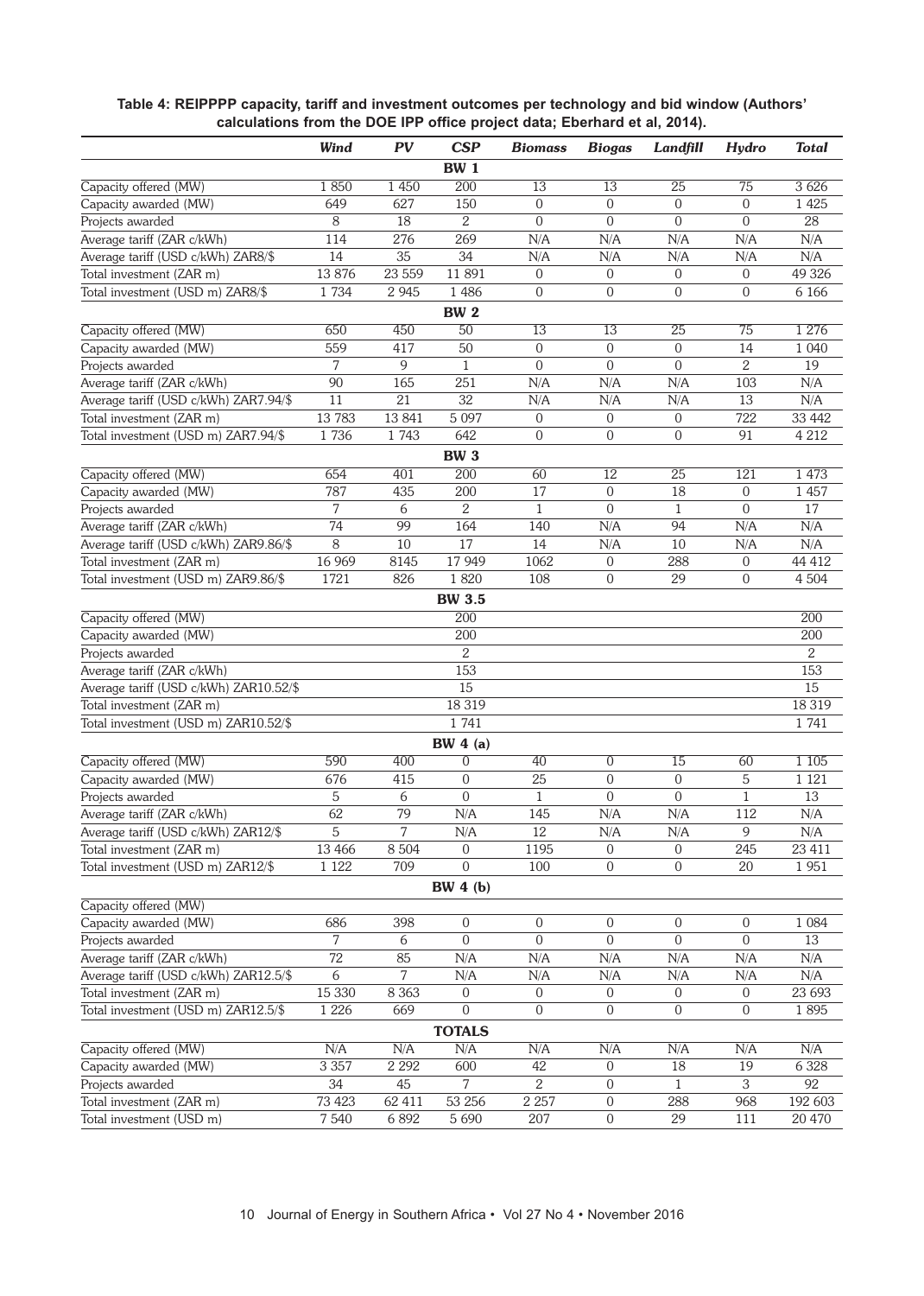# *3.4.1. Capacity outcomes*

The most capacity offered and bid under the REIPPPP was for the two lowest cost technologies, wind and solar PV. Figure 1 illustrates the RET composition of the 6 328 MW procured to date.



Testimony to the quality of the REIPPPP is that no projects have yet failed to reach financial close (although at the time of writing BW4 projects were still in the process of obtaining approvals and planning permissions).

### **Figure 1: Total MW procured per technology (BW 1 to 4, including CSP-only round).**

### *3.4.2. Energy price outcomes*

The most striking outcome has been the decline in average energy prices over time for all technologies except small hydro, as shown in Table 4. This has resulted in a declining weighted average energy tariff (Figure 2) and is an important step in achieving grid parity, whereby the prices of newer (renewable)

energy sources are equivalent to conventional (fossil fuel) sources.

In BW 1 the bid tariffs were fairly close to the prescribed caps and less capacity was bid for than was made available for tender. It is believed that bidders charged a premium because they knew that competition was likely to be limited as a result of tight deadlines (not all potential bidders would have located sites, undertaken resource measurements or obtained the necessary permits), and significant capacity was on offer. The sizable average tariff decline from BW 1 to 2, despite the price caps remaining unchanged, clearly illustrates the benefit of offering less capacity for tender and increasing competition. As the primary technology (wind and solar PV) caps were adjusted downwards in BW 3 the bid tariffs also declined significantly, and further reductions were seen in BW 4 when their price caps were removed entirely. Due to the success of the bids received in BW 4, two batches of preferred bidders were announced. BW 4(a) awarded the 13 highest-ranked bid responses received, while BW 4(b) selected bids that had ranked 14th to 26th. Because the BW 4(b) projects were lower-ranked bids with higher tariffs, BW 4(b) has been included before BW 4(a) in Figure 2 to best represent the downward trend in tariffs.

Onshore wind is the cost leader of the RETs and has consistently been the cheapest source across rounds. In BW 4(a), the most competitively priced round to date, the average tariff for awarded wind projects was ZARc 62/ kWh (USDc 5.2/ kWh), with the cheapest awarded wind project submitting a bid tariff of only ZARc 56/ kWh (USDc 4.7/ kWh). However, the largest price drops over the course of



**Figure 2: Weighted average bid tariff (across all selected projects) per bid window (Authors' calculations from DOE IPP office data; Eberhard et al, 2014).** *Note: BW 3.5 excluded from this illustration.*

*Weighting by share of contracted capacity for that round.*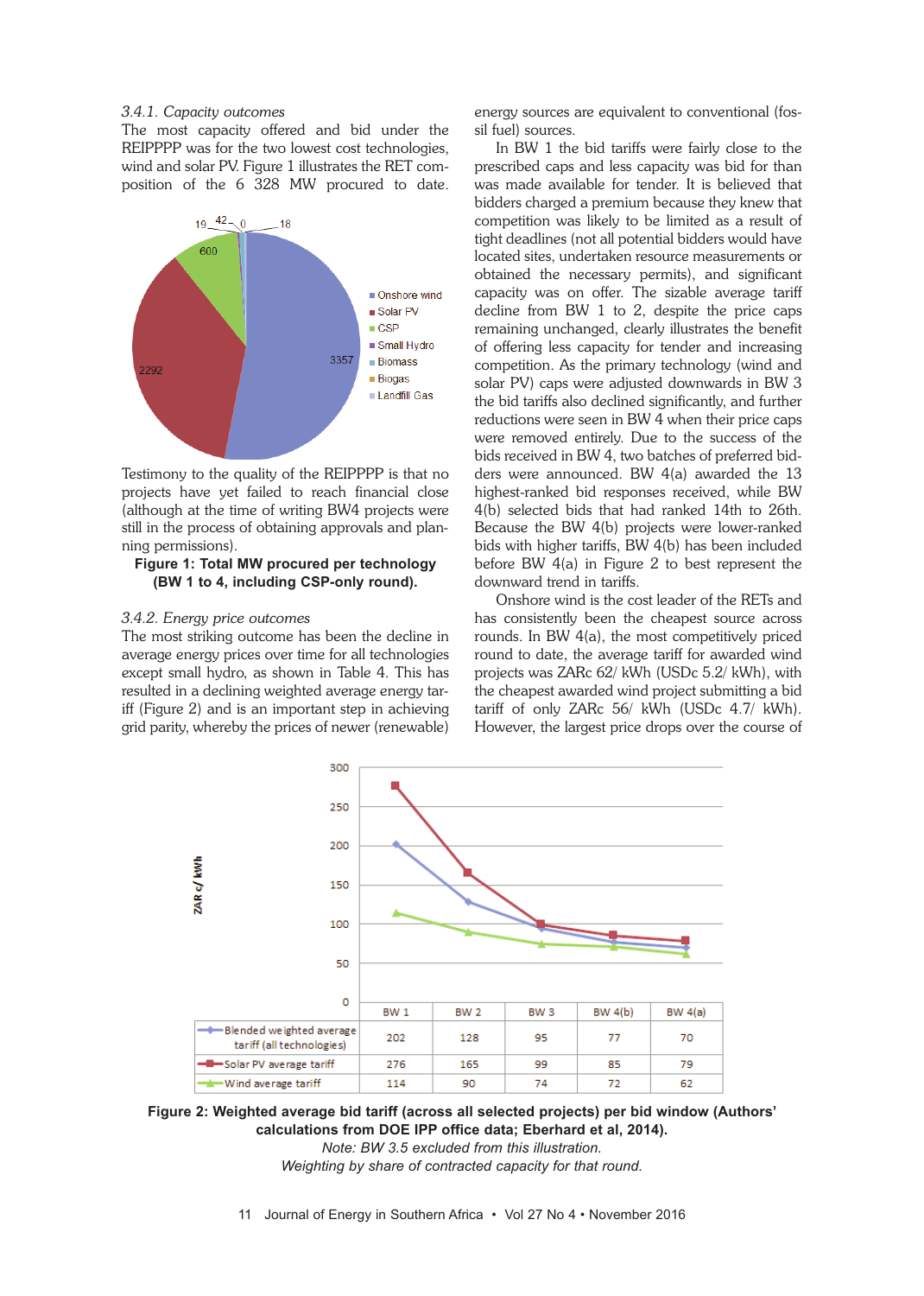

**Figure 3: Total funding per lender category (ZAR million) and percentage contribution to total debt funding – BWs 1 to 4 (Authors' calculations from DOE IPP Office project data). This figure presents what was originally included in bids, and does not represent current hold positions or what was concluded at financial close.**

the REIPPPP have been noted for solar PV, which decreased by approximately two-thirds from BW 1 to 3, and by 25% from BW 3 to 4. In BW 4(a) the lowest tariff for an awarded solar PV project was ZARc 77/ kWh (USDc 6.4/ kWh), with a similar average PV tariff at ZARc 79/ kWh (USDc 6.6/ kWh).

There have been several contributors to the downward trend in prices. Lower capacity allocations per round and investor confidence, amongst other factors, have stimulated competition. Input costs have also declined, mainly on the back of falling international prices for RE equipment (due to excess supply).<sup>12</sup>

### *3.4.3. Investment outcomes*

Of the 92 preferred bidders to date, 79 opted to finance their projects using a combination of project finance and equity, while the remaining 13 used corporate finance only. As a result external debt (project financing) accounts for a significant ZAR 125.6 billion (65%) of the ZAR 193 billion total funding raised, while equity and corporate finance account for the remaining 23% and 12%, respectively. The average project financed project was highly geared. Most of the awarded projects indicated a 70–80% debt versus 20–30% equity split.

### *3.4.4. Key sponsors (equity providers)*

The REIPPPP has succeeded in generating interest from local, regional and international project developers and sponsors. A large number of participants

in different BWs made repeat contributions through equity, debt or both, highlighting investor confidence in the process and its outcomes. The large permitted foreign shareholding of up to 60% attracted sustained interest from international companies looking for diversification benefits and higher return potential than developed countries. Enel, the Italian utility, was particularly prominent, with equity holdings in 11 awarded projects since BW 3. A number of internationally backed IPPs also established local offices, such as Biotherm, Scatec Solar, Globeleq and Building Energy. Some South African IPPs complained that the presence of these internationally backed companies limited their ability to participate, with stringent RFP and lender requirements 'forcing' local developers to on-sell projects or partner with the multinationals. On the other hand, these partnerships seem to have been very successful and several recurring local-foreign equity partnerships emerged. South African companies and financial institutions were still successful in building a portfolio of projects. For example, Old Mutual, a South African financial services group, owns equity in17 projects. Local participation has been promoted by the ED thresholds: 40% project company ownership by South African citizens, 12% ownership by black individuals and 2.5% ownership by the local community.

### *3.4.5. Key external debt providers*

Over 20 different debt providers participated in financing projects awarded under the REIPPPP. In contrast to equity investment, which was a mixture of foreign and local sponsors, repeat debt was mainly provided by local entities (Figure 3).The five largest local banks (ABSA, Nedbank, RMB,

<sup>12</sup> This would have been partly offset by the significant rand depreciation over the past few years, increasing equipment import costs.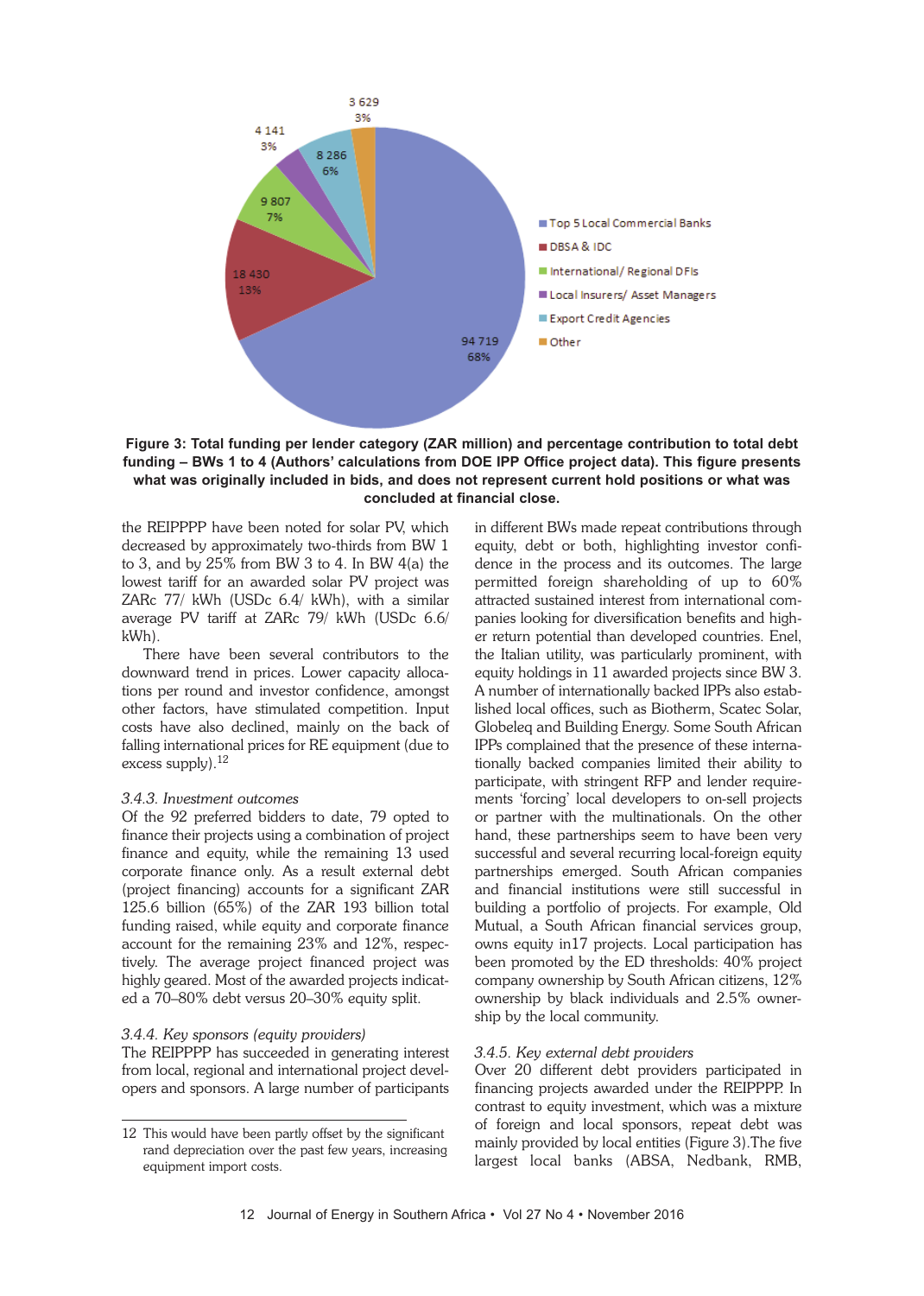| Table 5: Average local content as a percentage of total project cost versus thresholds and targets (where |
|-----------------------------------------------------------------------------------------------------------|
| threshold = minimum obligation) (Authors' calculations from DOE IPP Office Project data).                 |

| <b>Technology</b> | <b>BW</b> 1 |        |         | <b>BW 2</b> |        |         | <b>BW3</b> |        |         | <b>BW 3.5</b> |      | <b>BW</b> 4 |         |
|-------------------|-------------|--------|---------|-------------|--------|---------|------------|--------|---------|---------------|------|-------------|---------|
|                   | Min.        | Target | Av. bid | Min.        | Target | Av. bid | Min.       | Target | Av. bid | Av. bid       | Min. | Target      | Av. bid |
|                   | $( \% )$    | (%)    | (%)     | (%)         | (%)    | (%)     | (%)        | (%)    | (%)     | (%)           | (0)  | (%)         | $(\%)$  |
| Onshore wind      | 25          | 45     | 27.4    | 25          | 60     | 48.1    | 40         | 65     | 46.9    | n/a           | 40   | 65          | 44.4    |
| Solar PV          | 35          | 50     | 38.4    | 35          | 60     | 53.4    | 45         | 65     | 53.8    | n/a           | 45   | 65          | 62.3    |
| <b>CSP</b>        | 35          | 50     | 34.6    | 35          | 60     | 43.8    | 45         | 65     | 44.3    | 43.0          | 40   | 65          | No bids |
| <b>Biomass</b>    | 25          | 45     | No bids | 25          | 60     | No bids | 40         | 65     | 40.0    | n/a           | 40   | 65          | 47.8    |
| <b>Biogas</b>     | 25          | 45     | No bids | 25          | 60     | No bids | 40         | 65     | No bids | n/a           | 40   | 65          | No bids |
| Landfill gas      | 25          | 45     | No bids | 25          | 60     | No bids | 40         | 65     | 41.9    | n/a           | 40   | 65          | No bids |
| Small hydro       | 25          | 45     | No bids | 25          | 60     | 76.3    | 40         | 65     | No bids | n/a           | 40   | 65          | 40.0    |

Standard Bank and Investec) contributed 68% of the external debt to date. The DBSA and Industrial Development Corporation, both South African development finance institutions, were also instrumental in the REIPPPP's success, providing 13% of the debt. The remainder has been provided by other development finance institutions, export credit agencies and local insurance or asset management companies.

Several factors may have contributed to local dominance, such as low currency exposure (international lenders may be reluctant to lend to projects that earn revenue in ZAR) and an awareness of local issues. The South African banking sector is also one of the most sophisticated in the world, which was hugely beneficial to the REIPPPP. The five largest local banks (and the DBSA) have participated in every BW, including the CSP-only round, showing their commitment to the programme.

### *3.4.6. Economic development outcomes*

In terms of the job creation criterion, it is projected that 109 444 jobs will be created for local citizens based on the bid data submitted over all BWs (including the dedicated CSP round), where a 'job' is defined as a job-year. Of this, a substantial 84 564 job-years will be awarded to black citizens and 57 690 job years to the local community surrounding the project site.

The local content criterion requires a certain percentage of total project value to be spent in South Africa (DOE, 2011). The definition of what constitutes local content has been refined, and required disclosures increased, over the BWs. Table 5compares the average local content outcomes to their respective targets and thresholds per technology. With the notable exception of solar PV, the table suggests that most RETs experienced constraints in achieving higher local content expenditure, with the more recent average local content commitments sitting much closer to the threshold than target.

The socioeconomic development (SED) criteri-

on aims to direct funding to ensure that IPP projects have a positive socio-economic impact (i.e. fund improvements in healthcare, infrastructure and education). There is particular emphasis on achieving this in the communities where the projects are located, defined as the 'recognition for localness', for evaluation. The project's total SED contributions were calculated as a percentage of project revenue and had to meet or exceed a threshold. Bidders seem to have embraced this requirement – in total the REIPPPP has dedicated a remarkable ZAR 19 billion to SED initiatives across South Africa.

#### **4. Conclusion**

When it comes to procuring renewable energy generation from IPPs, the South African REIPPPP supports growing international evidence that competitive tenders achieve superior results to other policy instruments. As per IRENA and CEM (2015), the success of a tender will depend on whether it has been well designed to achieve two key goals: increased competition amongst bidders to reduce price outcomes and secondly, participation only by bidders that have the capacity to implement their projects at the contracted bid tariff within the given timeframe. With these objectives in mind, the REIPPPP offers several key lessons for policymakers in other developing countries.

#### **References**

ACT Government, 2016. *Outcomes of the ACT's second wind auction*. Online at: www.environment.act.gov.au/energy/cleaner-energy/wind\_power/outcomes-of-the-acts-second-windauction [accessed 2 August 2016]. Ayre, J., 2016. *Palo Alto, California, approves solar PPA*

*with Hecate Energy At \$36.76/MWh! (Record Low)*. CleanTechnica. Online at: https://cleantechnica.com/2016/02/23/palo-alto-california-approves-solar-ppa-hecate-energy-36-76mwhrecord-low/ [accessed 15 April 2016].

*BEE Information*, n.d. BEESA Group. Online at: